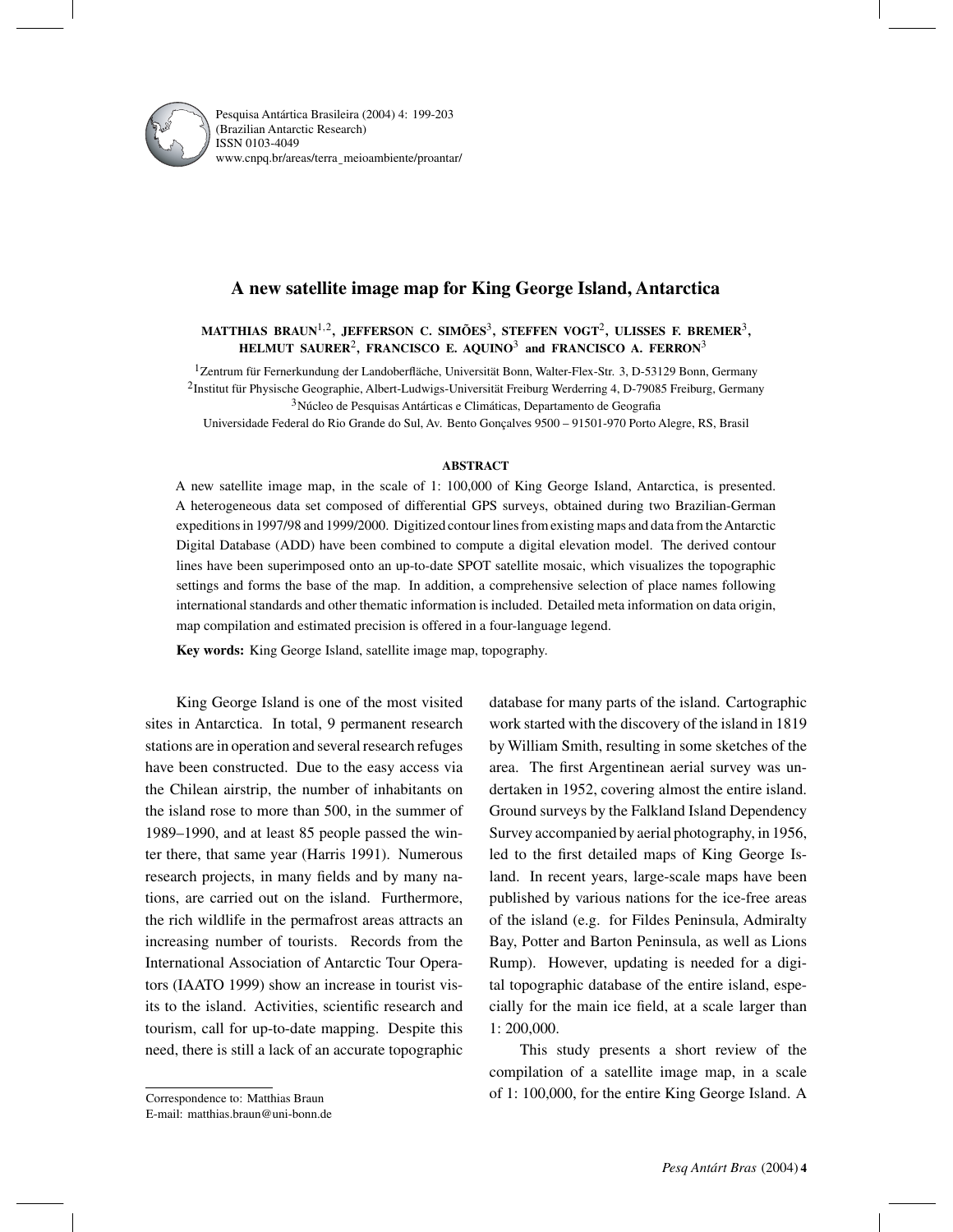more detailed description can be found in Braun et al. (2001).

A SPOT satellite image mosaic was compiled from 3 SPOT scenes from different dates. About 95% of the island is covered by a shifted scene, from February 23, 2000 (Figure 1). All data have been geo-referenced to UTM projection, using reference points from GPS measurements and high-resolution maps. Subsequently, the mosaic was reprojected to the final Lambert reference system.

The improved topographic information is based on a very heterogeneous data set comprising of mobile surveys with differential global positioning system (DGPS), digitized contour lines from various existing large-scale maps and data from the Antarctic Digital Database (Table I). All data have been converted to the same reference system within Arc info GIS. In areas where information overlaps, preference was given to the more accurate data set. The present-day coastline was derived from the abovementioned SPOT satellite mosaic, which was also used to increase the topographic information content and to distinguish between ice and permafrost areas. All data sets where used to compile a digital elevation model, 100 m raster, with the Arc info TOPOGRID routine. Subsequently, contour lines where generated, slightly smoothed out and superimposed on the geo-referenced satellite image mosaic. The final map layout was done in a standard DTP programme. The central northwestern part of the island's ice cap is covered by very reliable topographic data. However, according to the precision of the primary data on the eastern parts of the island, the accuracy of the digital elevation model (DEM), consequently, map precision is lowest in this area. More precise data from ground surveys or radar interferometry are needed to overcome this problem.

Special attention was given to user-access, relating to data accuracy and compilation. Hence, the map contains a detailed plan of the various data layers and their location on the island (Figure 2). It can be combined with a table on vertical precision of the different data sets to construct a precise map (Table I). This enables the user to judge the reliability of the map. Furthermore, full reference to all input data sets is given. Image identification, satellite image coverage and information on the accuracy of the geo-rectification of the satellite image mosaic are placed in the map annotations. To meet the requirements of users from various nations the map legend and annotations are given in four languages (English, German, Portuguese and Spanish). The recommendations on map projection and place names of the SCAR working Group on Geodesy and Geographic Information were strictly followed.

Thematic information on the map comprises the location of the permanent research stations, refuges, airstrip near Frei station, the major gravel roads and important place names. Multi-naming is a very frequent practice on King George Island. Thus, in order to avoid confusion, only one place name per feature was selected in accordance with the suggestions of Sievers and Thompson (1995). They gave priority to the first recorded name. The Gazetteer Antarctica (Working Group on Geodesy and Geographic Information 1999) is the reference for formal approval. The history of place names was mainly obtained from Hattersley-Smith (1991). Additional thematic information, e.g. surface coverage in a recently published map by Rau et al. (2000), was not included, due to the fact that no data were available on such parameters, for all ice free areas.

A significant improvement of the topographic database of King George Island could be achieved by integrating the satellite image mosaic and elevation information from various sources. The compilation in a Geographic Information System enables an easy update and the new data set will have a wide range of potential applications; from simple navigation and orientation, to administrative purposes like the delineation and location of protected areas and historical sites or environmental modeling. In particular, for those studies that require a database for spatially distributed modeling and environmental management, the new printed map and the digital data sets will be more than suitable. The topographic data and thematic information form a first base for the King George Island GIS (KGIS), Vogt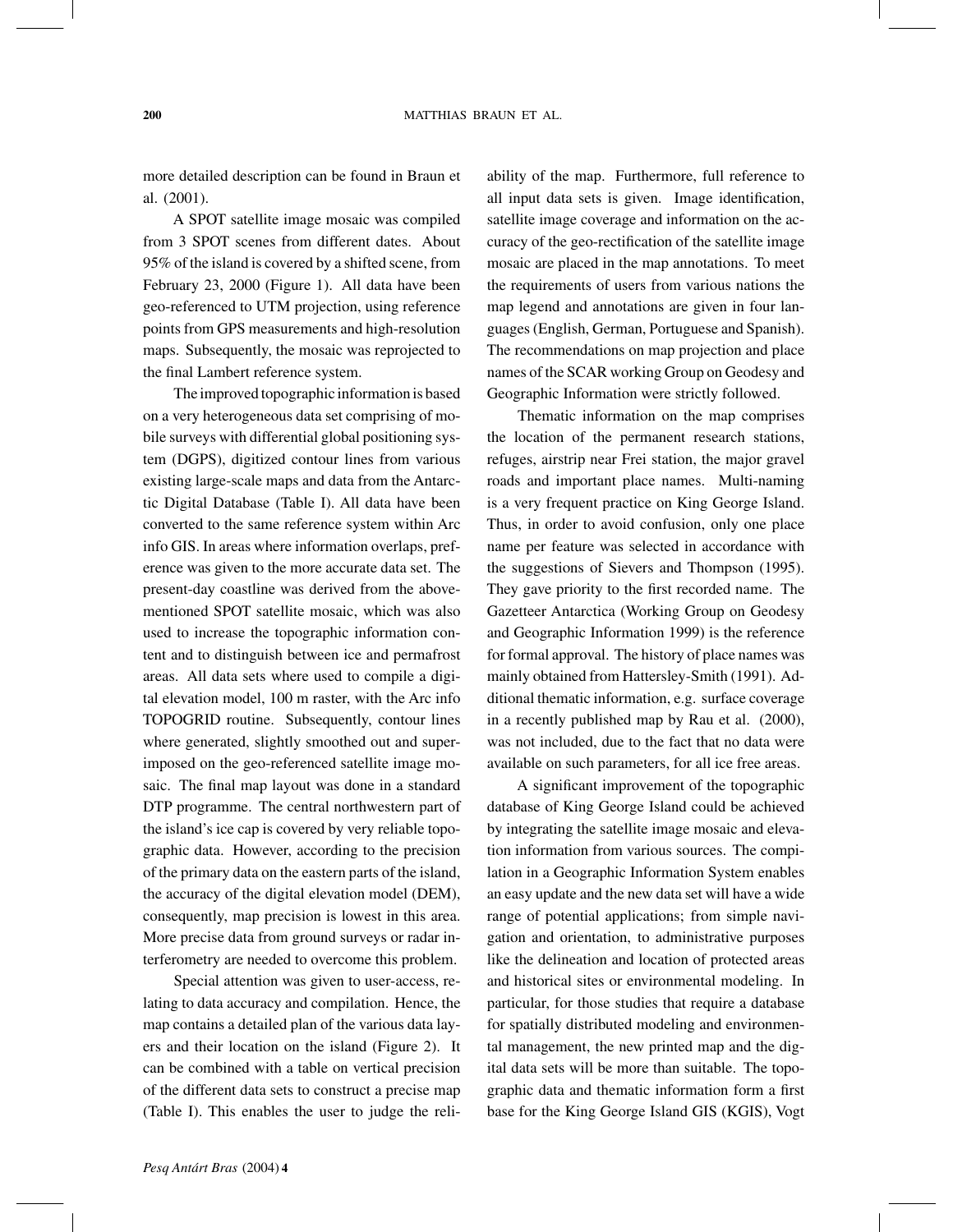

Fig. 1 – Composition of the SPOT satellite mosaic; the satellite images used for the generation of the satellite mosaic.



Fig. 2 – Spatial coverage of the data layers used for DEM generation. Estimated elevation accuracies of the different layers are given in Table 1 and can be combined with this figure for a quality map. Note the scarce data coverage on the eastern part of the island.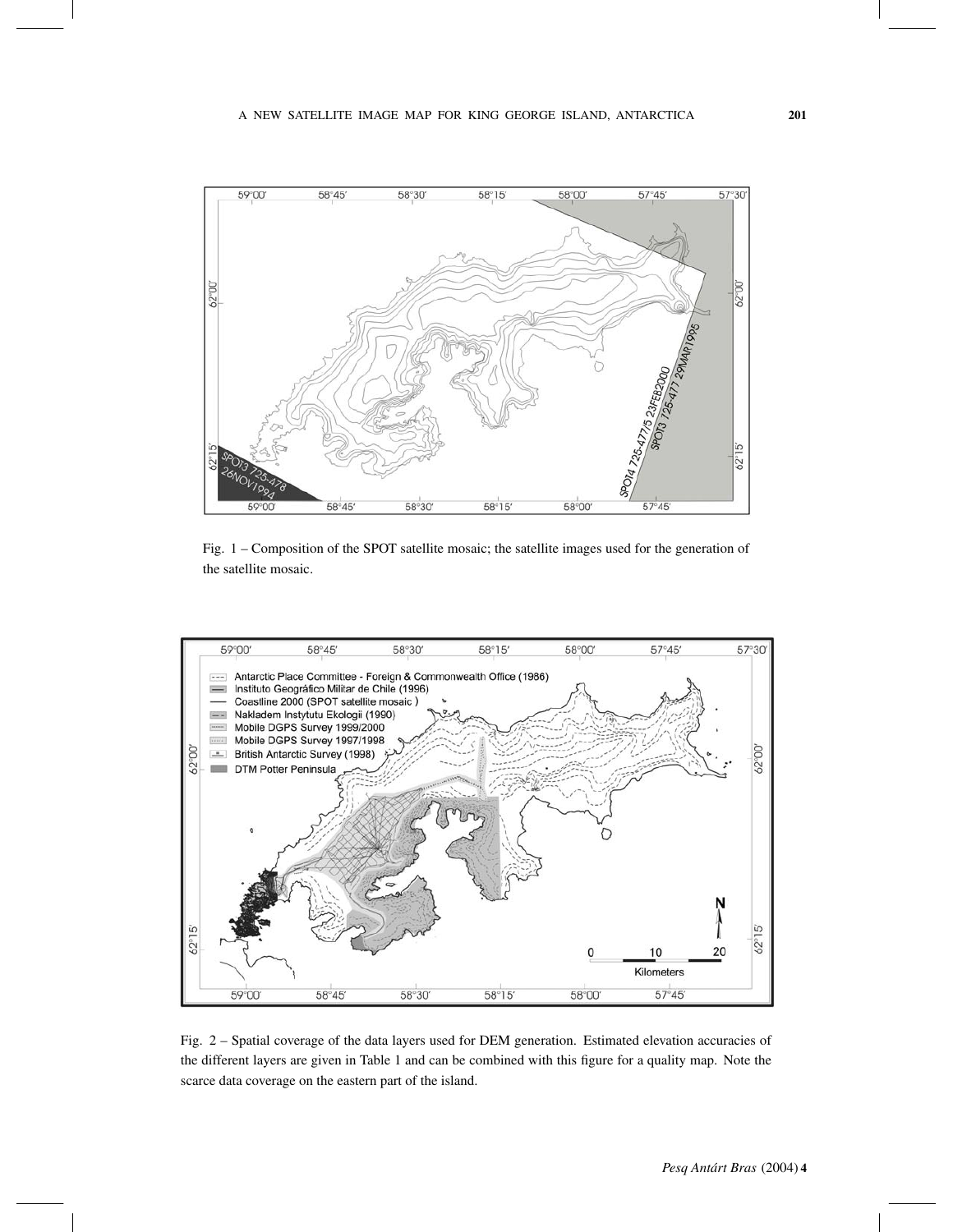#### **202** MATTHIAS BRAUN ET AL.

| ID in        | Reference                                                                  | Estimated        |
|--------------|----------------------------------------------------------------------------|------------------|
| Figure 1     |                                                                            | precision        |
|              | Antarctic Place Names Committee of Foreign and                             |                  |
| $\mathbf{1}$ | Commonwealth (1986): APC Misc 64, South Shetland                           | 100 <sub>m</sub> |
|              | Islands, Sheet 1 King George Island, 1: 100,000, 10 <sup>th</sup> edition. |                  |
|              | British Antarctic Survey (1998): Antarctic Digital                         |                  |
| 2            | Database, Version 2.0. Manual and bibliography.                            | 100 <sub>m</sub> |
|              | Scientific Committee on Antarctic Research, Cambridge.                     |                  |
|              | Mobile DGPS measurements acquired during the joint                         |                  |
|              | Brazilian-German expedition on King George Island                          |                  |
| 3            | 1997/98. (Inst. Geophys, Univ. Münster; Institut f. Phys.                  | 2 <sub>m</sub>   |
|              | Geogr., Univ. Freiburg; Lab. Pesq. Ant. Glac., Univ. Fed.                  |                  |
|              | Rio Grande Sul, Porto Alegre).                                             |                  |
|              | Mobile DGPS measurements acquired during the                               |                  |
|              | Brazilian-German Glaciological Expedition on King                          |                  |
| 4            | George Island 1999/2000. (Institut f. Phys. Geogr., Univ.                  | 2m               |
|              | Freiburg; Lab. Pesq. Ant. Glac., Univ. Fed. Rio Grande                     |                  |
|              | Sul, Porto Alegre).                                                        |                  |
| 5            | DEM Potter Peninsula: FH Karlsruhe, Germany                                | 10 <sub>m</sub>  |
|              | (photogrammetric analysis of FIDASE aerial photography).                   |                  |
| 6            | Instituto Geográphico Militar de Chile (1996): Isla Rey                    | 10 <sub>m</sub>  |
|              | Jorge Península Fildes. (Sheet 1 and 2, 1: 10,000).                        |                  |
| 7            | Nakladem Instytutu Ekologii (1990): Admiralty Bay,                         | 30 <sub>m</sub>  |
|              | King George Island, 1: 50,000, Warszawa.                                   |                  |
| 8            | Coastline from SPOT satellite mosaic.                                      | 20 <sub>m</sub>  |

**TABLE I Data source and estimated precisions of the different data layers used to compute the digital elevation model for the King George Island satellite image map.**

et al. (2004, this volume). It will be made available to the public, via web interface.

## **ACKNOWLEDGMENTS**

The authors would like to thank the BrazilianAntarctic Program, the *Alfred Wegener Institut für Polarund Meeresforschung* (AWI), the *Instituto Antárctico Argentino* (IAA) and the *Instituto Antárctico Chileno* (INACH) for their logistic support. This study was financed by the *Deutsche Forschungsgemeinschaft* (DFG), under contract SA 694/1-1/2 and SA 694/2-1 as well as by the Brazilian National Council for Scientific and Technological Development (CNPq) under the project 49.0047/99. Norbert Blindow and Marion Pfender kindly provided the data of the mobile DGPS survey for integration with the DTM. Special thanks to our friends Marcelo Krings, of the *Clube Alpino Paulista*, and Andres Zakrajsek (IAA, Buenos Aires) for translating the map legend and annotation text into Spanish.

# **RESUMO**

Uma nova carta imagem satelital, na escala 1: 100.000 é apresentada para a ilha Rei George, Antártica. Um conjunto de dados heterogêneo composto de levantamentos por GPS diferencial, obtido durante duas expedições brasileiro-germânicas, em 1997/98 e 1999/2000. Curvas de nível digitalizadas a partir de mapas preexistentes e informações do Banco de Dados DigitalAntártico (*Antarctic Digital Database* –ADD) foram integrados para computar